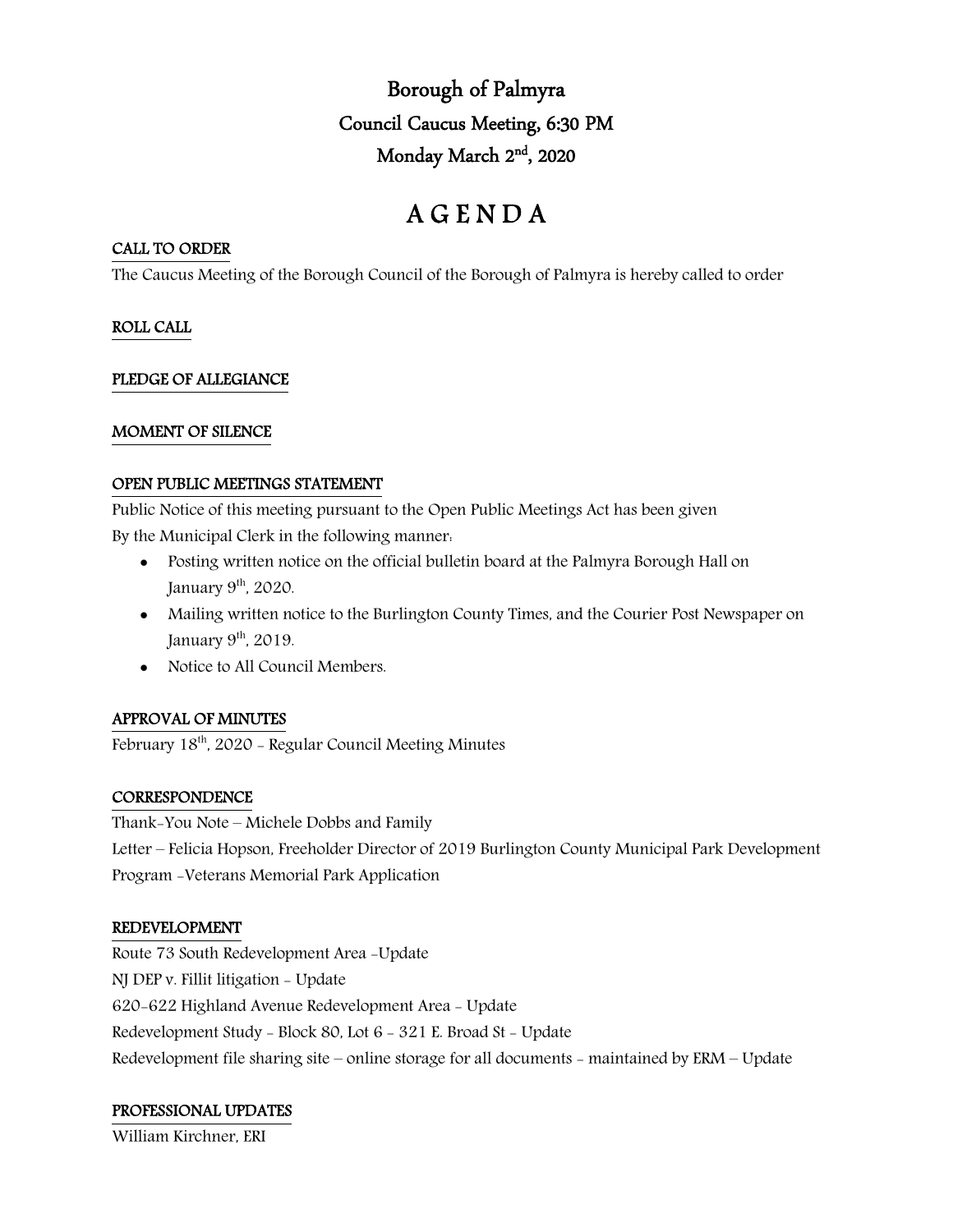# PROCLAMATION

Joseph P. Horan

#### PUBLIC PORTION

This public portion is for comment on professional updates, any item listed on the agenda or any opinion or concern you may wish to express to the Governing Body. Please sign in at the podium and state your name and address for the record. Council will give all comments appropriate consideration. Each citizen will be allotted up to five (5) minutes to speak, in order to allow everyone an opportunity to ask questions and express their opinions or concerns.

#### RESOLUTION

Resolution 2020-98, Resolution appointing Councilman Brandon Allmond as Project Manager for the Veterans Memorial Park Enhancements Project.

#### MOTION FOR APPROVAL

Motion for Approval of 50/50 Raffle License for Palmyra PTA on March 6<sup>th</sup>, 2020

#### MOTION FOR APPROVAL

Motion for Approval of Basket Raffle License for Palmyra PTA on March 6<sup>th</sup>, 2020.

#### COMMUNITY SPOTLIGHT

Joseph P. Horan – 102 years young this week! – Army combat Veteran and recipient of Distinguished Service Medal (State's highest military award) for his bravery in WWII Rock the Block – AmeriCorps/ Habitat for Humanity Sacred Heart Church – dinner and reverse raffle fundraiser – March  $12<sup>th</sup>$ , Riverton Country Club 2020 Census Job Fair – February  $22<sup>nd</sup>$  – application information still on Borough website Downtown parking public forum – February  $27<sup>th</sup>$  – Business & Community Development and Public Safety Committees

#### DISCUSSION ITEMS

#### NEW Business

- Public Events Dates
	- Mayor's Advisory Board meeting on March 12<sup>th</sup>, 2020 at 7:00 PM
	- Green Team Documentary Film Series
	- Easter Egg Hunt, April  $4<sup>th</sup>$ , 2020 9:00 AM
	- Rabies Clinic April  $18^{th}$ , 2020 -10:00 AM to 1:00 PM (time change)
	- Palmyra Downtown & Public Safety Day May 2nd, 2020 10:00 AM
- Public Events Committee volunteers wanted SEE POST ON OUR WEBSITE!
- Veteran Friendly Municipality Program
- Veterans Liaison and or Council Committee
- PHCA Council Liaisons alternating rotation proposed